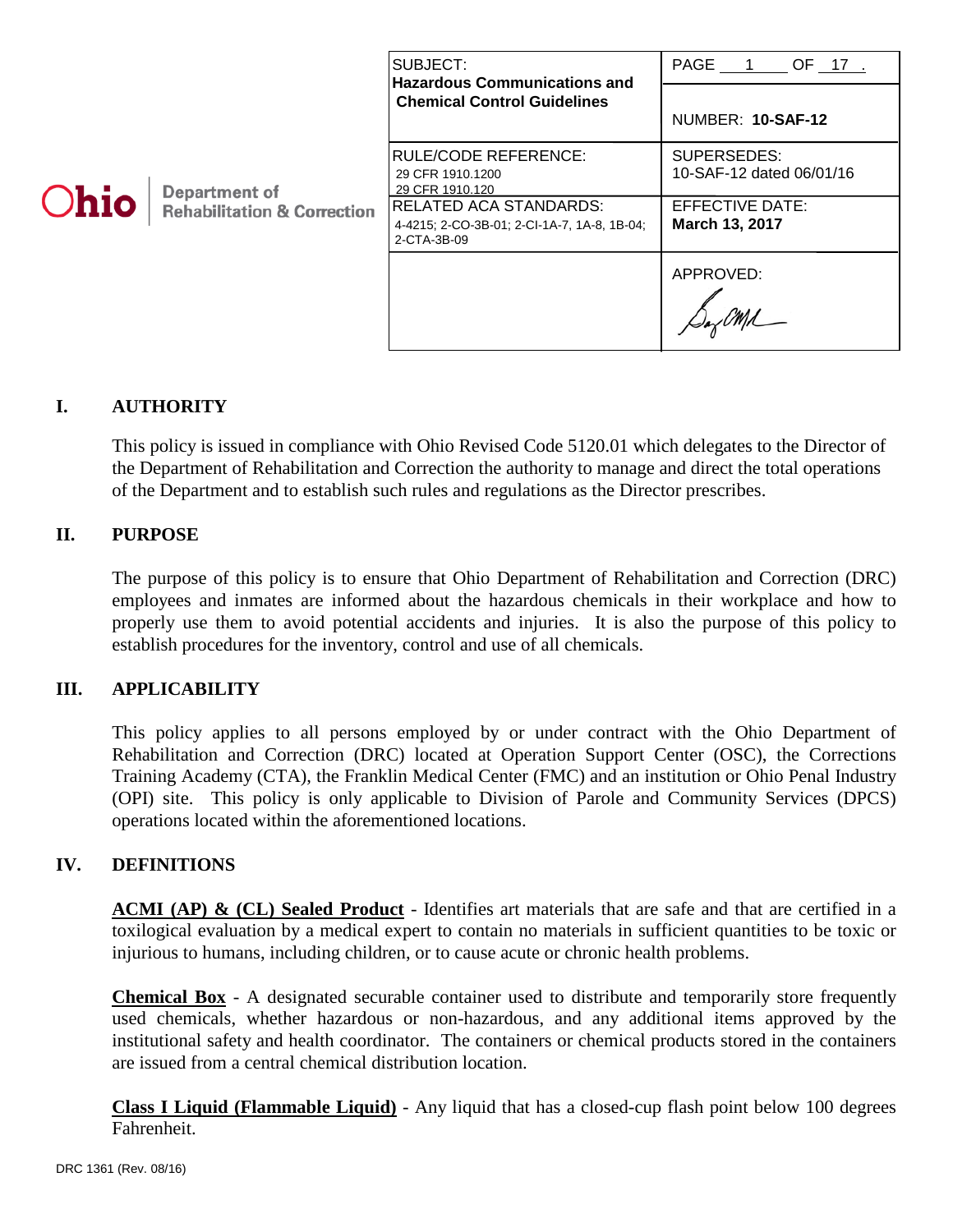**Class II Liquid (Combustible Liquid)** - Any liquid that has a closed-cup flash point at or above 100 degrees Fahrenheit.

**Class IIIA Liquid (Combustible Liquid type)** - Any liquid that has a closed-cup flash point at or above 140 degrees Fahrenheit but below 200 degrees Fahrenheit.

**Combustible Liquid** - Any chemical that has a flash point between 100 and 200 degrees Fahrenheit.

**Fire Area** - An area of a building separated from the remainder of the building by construction having a fire resistance of at least one (1) hour and having all communicating openings properly protected by an assembly having a fire resistance rating of at least one (1) hour. These areas should be labeled on the facility building diagrams and if not, facilities need to consult the Bureau of CAMS for any questions related to properly identifying such areas.

**Flammable Liquid** - Any chemical that has a flash point below 100 degrees Fahrenheit.

**Hazard Evaluation Procedure** - A facility procedure designed to ensure proper chemical storage, use, supervision level assignment, and classification as Severe/Serious hazardous, Moderate hazardous or Low/non-hazardous. The criteria used to determine the hazard level and the level of supervision can be found in the hazard(s) identification section #2 of the chemical's safety data sheet (SDS).

**Health Hazard** - Chemicals that can be classified as posing one of the following hazardous effects: acute toxicity (any route of exposure); skin corrosion or irritation; serious eye damage or eye irritation; respiratory or skin sensitization; germ cell mutagenicity; carcinogenicity; reproductive toxicity; specific target organ toxicity (single or repeated exposure); or aspiration hazard.

**Inside Liquid Storage Area** - Often referred to as a "blowout room", this is a room or building used for the storage of liquids in containers or portable tanks, separated from other types of occupancies. These areas should be labeled on the facility building diagrams and facilities need to consult the Bureau of CAMS for any questions related to properly identifying such areas.

**Low/Non- Hazardous** - A chemical which is NOT classified as a physical hazard or health hazard by the manufacturer. Chemicals defined as Low/Non-hazardous shall NOT contain a Signal Word or Pictogram as listed in the hazard(s) identification section #2 of the SDS.

**Moderate Hazardous Chemical** - A moderate hazardous chemical which is classified by the manufacturer as a physical hazard or a health hazard, or hazard not otherwise classified, AND as a concentrate or diluted form these chemicals are assigned a Signal Word of WARNING as listed in the hazard(s) identification section #2 of the SDS. This definition does not include those chemicals classified as a flammable liquid, flammable aerosol, or flammable gas.

**Personal Protective Equipment** - Commonly referred to as "PPE", is equipment worn to minimize exposure to a variety of hazards. Examples of PPE include such items as gloves, foot and eye protection, protective hearing devices (earplugs, muffs) hard hats, respirators and full body suits.

**Physical Hazard** - A chemical for which there is scientifically valid evidence it is an: explosive; flammable (gases, aerosols, liquids, or solids); oxidizer (liquid, solid or gas); self-reactive; pyrophoric (liquid or solid); self-heating; organic peroxide; corrosive to metal; gas under pressure; or in contact with water emits flammable gas.

**Portion Pack** - A small (typically 4-ounce) plastic packet that contains concentrated chemical product that comes pre-measured for quick and easy mixing with a gallon of water.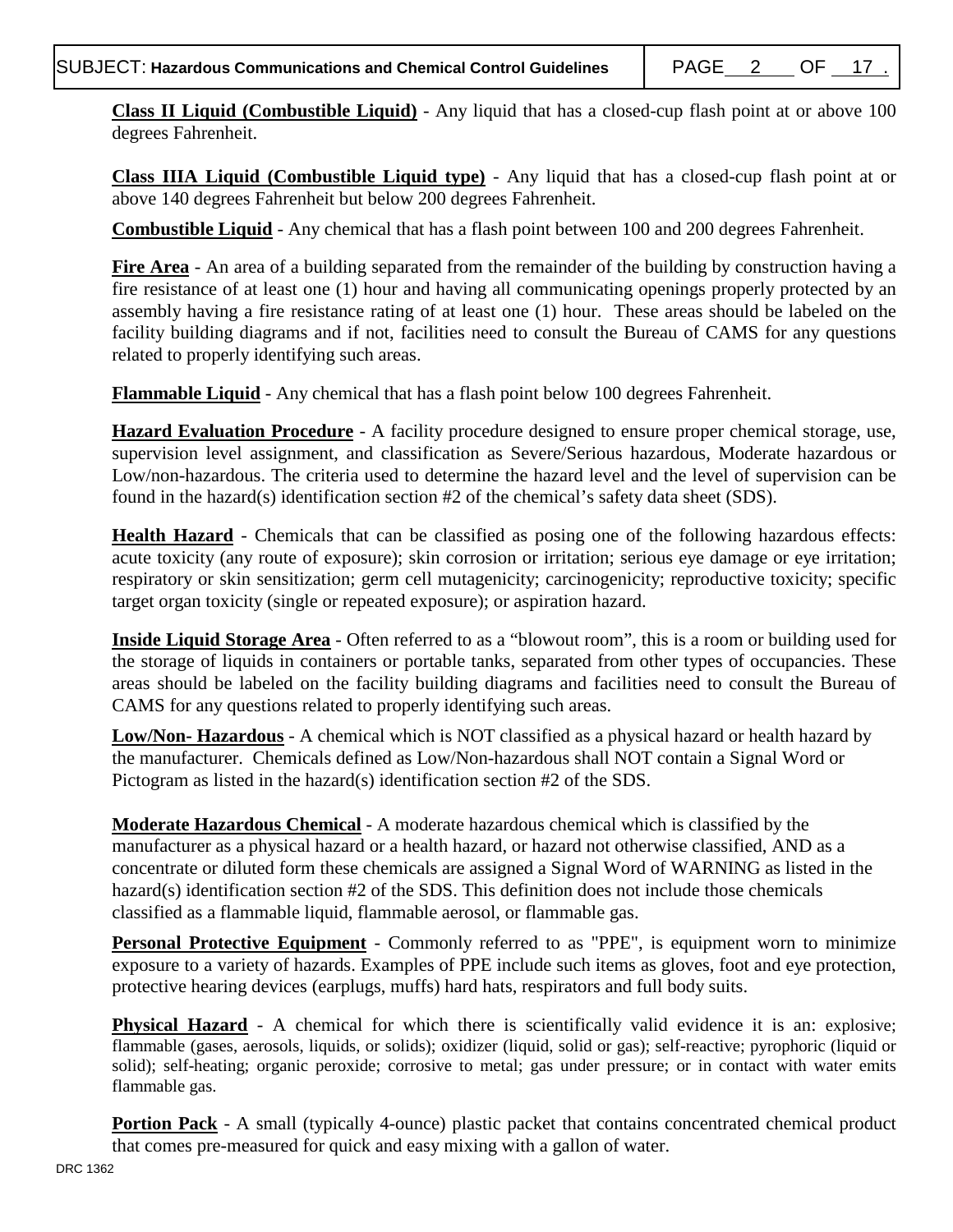**Safety Can** - A listed container, of not more than 20 L (5.3 gallons) capacity, having a spring-closing lid and spout cover and so designed that it will safely relieve internal pressure when subjected to fire exposure.

**Safety Data Sheet (SDS)** - A document containing information and instructions on hazardous materials present in the workplace. SDS contain details about hazards and risks relevant to the substance, requirements for its safe handling, and actions to be taken in the event of fire, spill, or overexposure. The descriptive [data](http://www.chemicool.com/definition/data.html) provided on a [data](http://www.chemicool.com/definition/data.html) sheet required by the Occupational Safety and Health Administration (OSHA) to provide [information](http://www.chemicool.com/definition/information.html) regarding the hazards of materials to prevent and respond to emergency situations.

**Severe/Serious Hazardous Chemical** - A severe/serious hazardous chemical which is classified by the manufacturer as a physical hazard or a health hazard, a simple asphyxiant, combustible dust, pyrophoric gas, or hazard not otherwise classified, AND as a concentrate or diluted form these chemicals are assigned a Signal Word of DANGER as listed in the hazard(s) identification section #2 of the SDS. Chemicals classified as a flammable liquid, flammable aerosol, or flammable gas as listed in section #2 of the SDS regardless of Signal Word assigned.

**Supervision Level** - The level of staff supervision required for inmates to use chemicals in the following categories:

**Direct:** Chemicals identified as Severe/Serious Hazardous utilizing the hazard(s) identification section #2 of the SDS with a Signal Word of DANGER. Exception - chemicals classified as a flammable liquid, flammable aerosol, or flammable gas regardless of Signal Word assigned shall be designated as direct supervision. Inmates using chemicals with this classification shall be directly supervised by a staff member (e.g. maintenance staff directly supervising inmate work crews using hazardous chemicals).

**Intermittent:** Chemicals identified as Moderate Hazard utilizing the hazard(s) identification section #2 of the SDS with a Signal Word of WARNING. Inmates using chemicals with this classification shall be supervised through general observation by a staff member (e.g. housing unit correction officers monitoring daily housekeeping duties performed by inmates).

Low: Chemicals identified as Low/Non-Hazardous utilizing the hazard(s) identification section #2 of the SDS with no classification. These chemicals shall contain no Signal Word or Pictogram in section #2 of the SDS. Inmates may use these chemicals without staff supervision.

# **V. POLICY**

It is the policy of the Ohio Department of Rehabilitation and Correction (DRC) to establish and maintain uniform procedures for the safe storage and usage of hazardous materials in accordance with OSHA hazard communication standard (HCS) 29 CFR 1910.1200, the Globally Harmonized System (GHS) and 29 CFR 1910.120, as well as other applicable city, state and federal requirements. DRC shall make every effort to protect the health and safety of all employees, inmates, visitors, or others through adequate inventory, control and use of chemicals.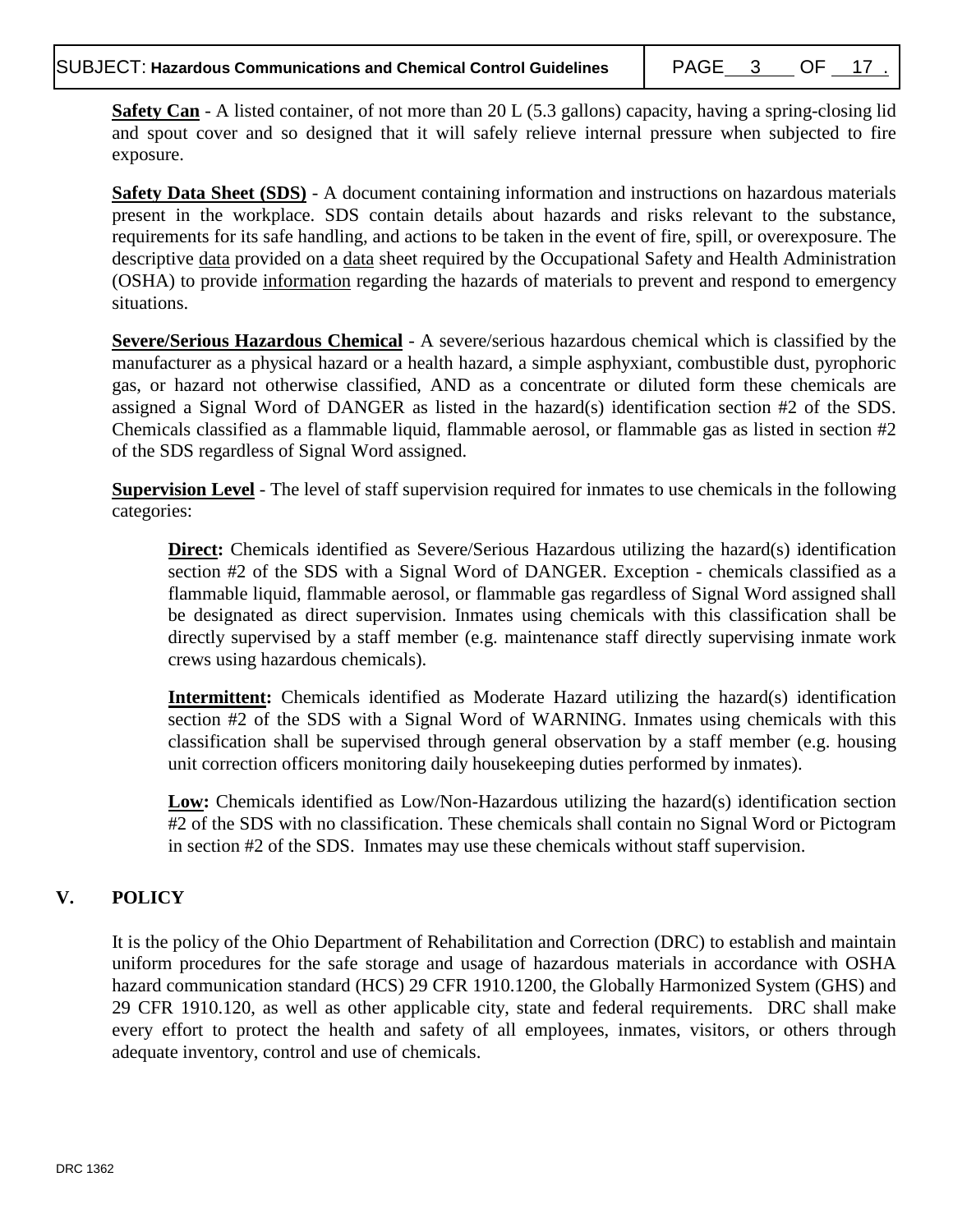#### **VI. PROCEDURES**

#### **A. Facility Written Hazard Communication Program**

The safety and health coordinator shall develop a written hazard communication program. The program shall describe how the institution/office plans to ensure the hazardous chemicals used at the worksite are properly evaluated and appropriately labeled; identify the locations of the Safety Data Sheet (SDS) forms, and how the institution/office shall provide specific hazard information and training. The written hazardous communication program shall also contain a current list of chemicals identified as hazardous. A copy of the written hazardous communications program shall be made readily available to all staff. The following guidelines shall be adhered to and practiced in the development and implementation of all facility hazard communication programs**:**

- 1. Hazard Evaluation and Identification Procedure
	- a. Prior to any chemical product, including paints and oils, being purchased or received by any facility, the hazard evaluation process shall occur. Each area supervisor shall be responsible for obtaining a SDS from the manufacturer or supplier prior to any chemical brought into the institution/office. Additionally, it is the responsibility of each work area supervisor to ensure the least dangerous chemical is used to complete tasks in their area. All chemical products must be approved by the safety and health coordinator prior to being purchased and/or brought into the facility. Each area supervisor is responsible for following the chemical approval process by completing the DRC Chemical Approval form (DRC1885e). The area supervisor shall be responsible for ensuring the chemical product has been approved by the safety and health coordinator and this approval is properly documented on the chemical approval form (DRC1885e) prior to submitting with the Request to Purchase and/or other documentation for other types of purchases (e.g. credit card). The completed DRC Chemical Approval form (DRC1885) shall be maintained in the area where the chemicals are stored. The chemical approval process and form shall be completed for all initial and new chemical purchases. It is at the discretion of the managing officer whether or not to require staff to complete the chemical approval form (DRC1885e) for all chemical re-orders (subsequent orders of same products).
	- b. The safety and health coordinator shall classify the hazard level and supervision level of chemicals using the definitions of Severe/Serious Hazard, Moderate Hazard, and Low/Non-Hazard in this policy and the hazard(s) identification section #2 of the SDS. All Severe/Serious and Moderate hazardous chemical products shall also have their health and/or physical hazards identified and these shall be included on the hazardous chemical lists. Chemicals classified as a flammable liquid, flammable aerosol, or flammable gas shall be designated and treated as Severe/Serious Hazardous with a supervision level of direct regardless of Signal Word assigned in section #2 of the SDS.
	- c. Hazardous Chemical Lists: The work area supervisor shall forward a current list of all known Severe/Serious and Moderate hazardous chemicals used in their specific area to the safety and health coordinator. The list shall be updated any time there is a change or at least annually. The safety and health coordinator shall confirm the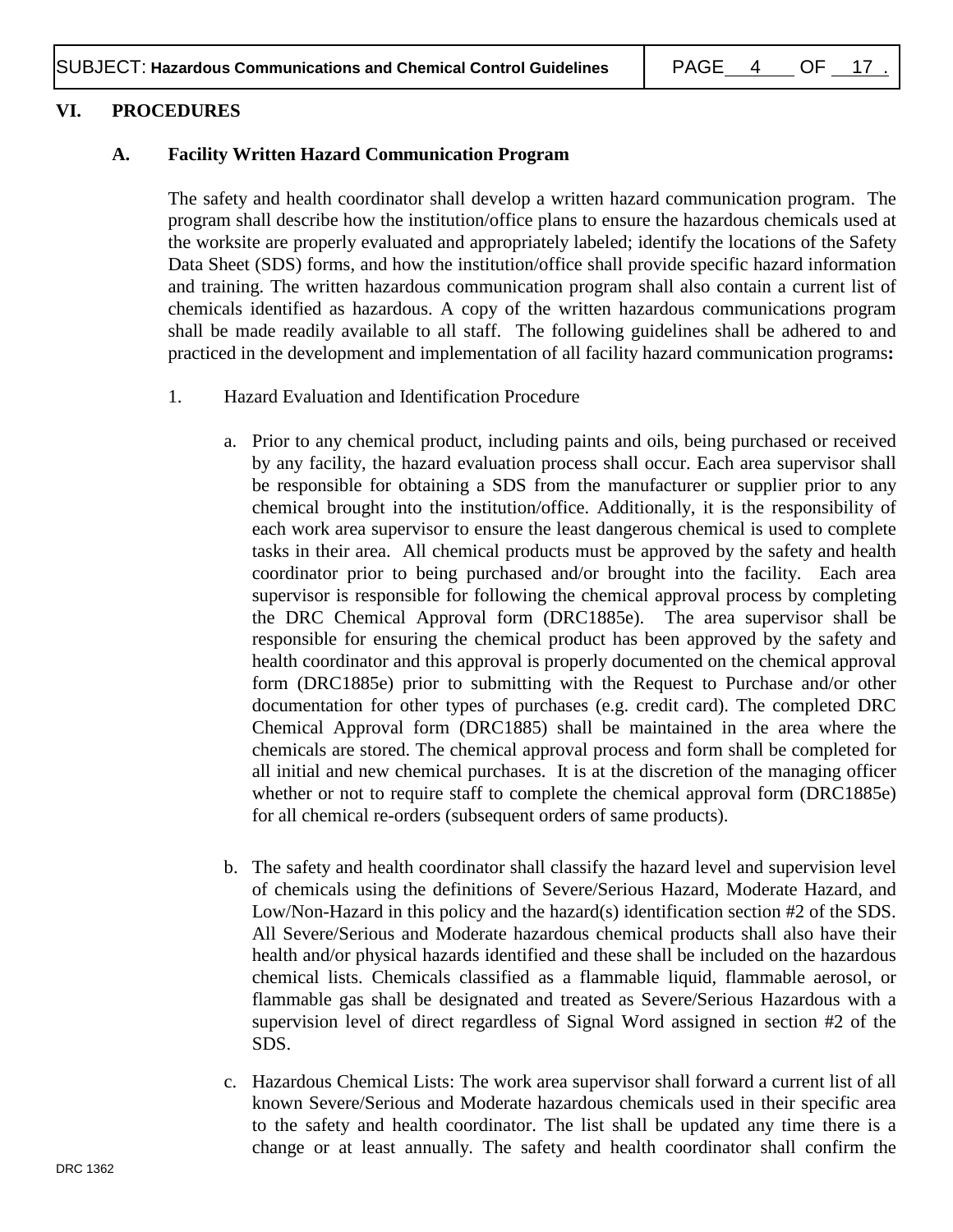hazardous chemical listing for each area. The safety and health coordinator shall maintain a master list of all chemicals within the facility that have been identified as hazardous. Hazardous chemical lists for each area shall also be readily accessible where hazardous chemicals are stored.

- 2. Chemical Labeling
	- a. Each institution area supervisor with chemicals in their area (s) shall be responsible for the proper labeling of all chemicals and for maintaining on file a SDS for all chemicals in their work area(s).
	- b. All labels on chemical containers shall indicate the chemical's identity (name). The chemical's identity shall be the same as the name on the SDS and hazardous chemical list (if hazardous). Where the SDS provides a chemical identity other than found on the manufacturer's label, the safety and health coordinator shall note any differences on the SDS and master chemical list accordingly.
	- c. Additional Specific Labeling Guidelines for Hazardous Chemicals: All chemical containers that contain a hazardous chemical shall be labeled with the manufacturer's labeling which shall include the product identifier; Signal Word; hazard statement(s); precautionary statement(s); pictogram(s); and name, address and telephone number of the chemical manufacturer, importer, or other responsible party.
	- d. Chemicals transferred from a labeled container or diluted from a concentrate to a ready to use product and placed into a secondary container shall be labeled with the manufacturer's label or labeled with a workplace label that either provides all of the required information that is on the label from the chemical manufacturer or, the product identifier and Signal Words, pictures, symbols or a combination thereof, which, in combination with other information, immediately available to employees, provide specific information regarding the hazards of the chemicals. At a minimum, work place labels shall incorporate the use of Signal Words where required. Each institution's local written hazardous communication program shall outline the required information for workplace labeling for secondary containers.
	- e. In cases where the manufacturer's label does not contain the required elements outlined in section VI.A.2.c of this policy, the SDS is designed and may be utilized to supplement this information on the product label. However, in such cases, the container shall have the chemical identity and, where required, the appropriate Signal Word - Danger or Warning on the label and the SDS that contains the manufacturer's name, address, and emergency telephone number shall be readily accessible to all persons that use the product by storing the SDS in the area/cabinet with the hazardous chemical.
- 3. Safety Data Sheets (SDS)
	- a. Safety Data Sheets (SDS) shall be readily accessible to all employees for each chemical used in their area. A master SDS hard file of all chemicals used within the facility shall be maintained by the safety and health coordinator and in the medical department at the institutions and other designated areas in non-institutional DRC facilities.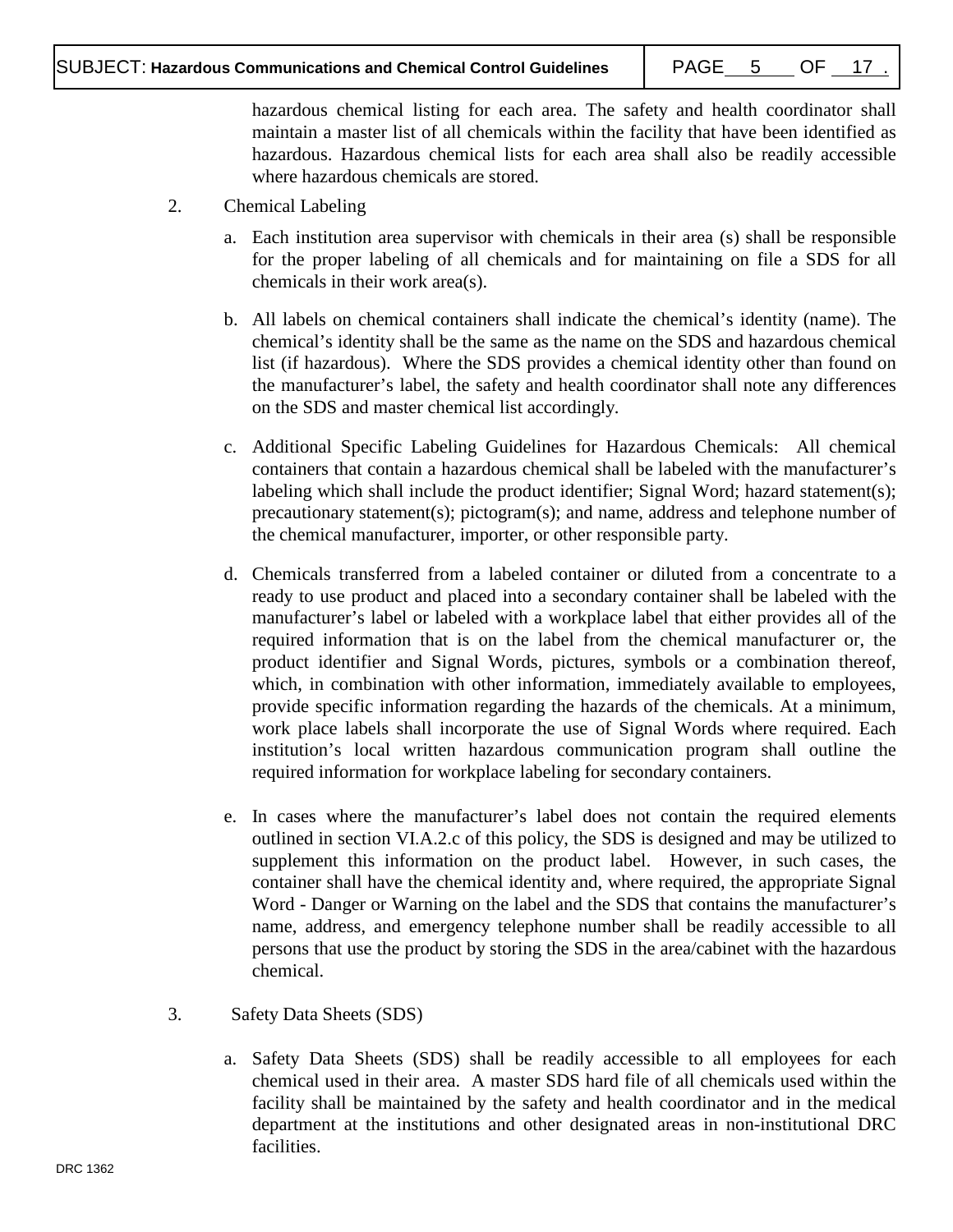- b. The information on the SDS that comply with the new HCS and GHS shall include:
	- i. Section 1, Identification;
	- ii. Section 2, Hazard(s) identification;
	- iii. Section 3, Composition/information on ingredients;
	- iv. Section 4, First-aid measures;
	- v. Section 5, Fire-fighting measures;
	- vi. Section 6, Accidental release measures;
	- vii. Section 7, Handling and storage;
	- viii. Section 8, Exposure controls/personal protection;
	- ix. Section 9, Physical and chemical properties;
	- x. Section 10, Stability and reactivity;
	- xi. Section 11, Toxicological information.
	- xii. Section 12, Ecological information;
	- xiii. Section 13, Disposal considerations;
	- xiv. Section 14, Transport information;
	- xv. Section 15, Regulatory information; and
	- xvi. Section 16, other information, including date of preparation or last revision.

If any of the above information mandated by Appendix D of 29 CFR 1910.1200 is not available on an SDS, the safety and health coordinator shall not approve the use of the product until all the required information is obtained from the manufacturer by the work area supervisor. If no relevant information is found for any sub-heading within a section on the safety data sheet, the chemical manufacturer, importer or employer preparing the safety data sheet shall mark it to indicate that no applicable information was found.

- 4. Employee and Inmate Training
	- a. All employees shall be trained in the safe usage and labeling of hazardous materials, how to understand the SDS, the use of PPE and the emergency procedures to be followed for hazardous material spills and physical contact with hazardous materials.
	- b. Each work area supervisor shall be responsible for ensuring chemicals are being used as intended and that each inmate receives training of proper use, handling, dilution, and required PPE prior to using any chemical. This training shall address the safe usage and handling of each hazard category of chemicals (e.g. corrosives, flammables, etc.) or specific chemicals used as all are unique and may have different protective equipment requirement.
	- c. This training shall be documented for inmates on the Inmate Training Form (DRC1953) and for employees as required by DRC policy 39-TRN-09, Training Record Keeping. The inmate training documentation shall be scanned to the inmate's electronic file in OnBase.
	- d. During the seven (7) calendar day institution orientation program, inmates shall receive information on the proper handling and safe usage, including Personal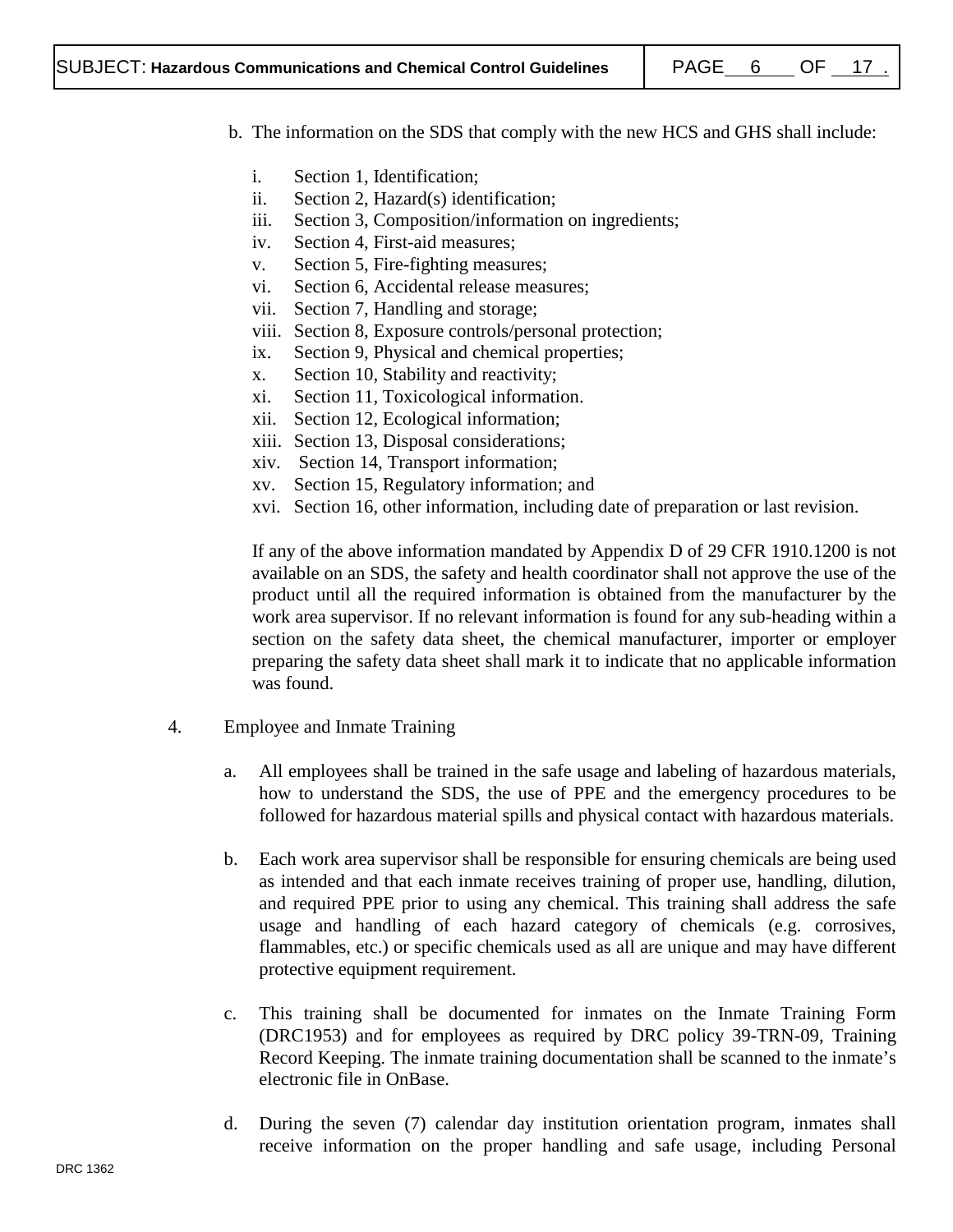Protective Equipment (PPE) availability, of the chemicals used for cleaning their cells/bed areas. Documentation of receiving this information shall be included on the Inmate Orientation form (DRC4141). The Inmate Training Form (DRC1953) does not need to be completed for inmates trained on cell cleaning chemicals for the purpose of their job duties (e.g. porters) when the information is already documented on the Inmate Orientation form (DRC4141).

# **B. General Chemical Use and Storage Guidelines**

- 1. Each work area supervisor shall be responsible for ensuring all chemicals are properly labeled, stored, used as intended, all chemical inventories are accurate, up-to-date, and all chemicals are being properly controlled.
- 2. It is the responsibility of each work area supervisor to ensure the required PPE as applicable is available.
- 3. The storage of combustible and flammable products shall be compliant with applicable Ohio Fire Codes (NFPA 30). The following guidelines must be followed (consult each product's SDS to obtain the flash point information and the definition section of this policy necessary to determine what guideline is applicable to the product) when products are stored inside of buildings that are classified as Group I-3 as defined in Ohio Administrative Code 4101:1-3-01, Use and Occupancy Classifications.
	- a. Only 5 L (1.3 gallons) of Class I liquids that are not contained in a safety can may be stored outside of an inside liquid storage area (e.g., blowout room) or flammable storage cabinet. If Class I liquids are contained in a safety can then the allowable amounts to be stored outside of an inside liquid storage area (e.g., blowout room) or flammable storage cabinet can be increased to 10 L (2.6 gallons).
	- b. Only 10 gallons of the combined volume of Class I and Class II liquids that are not contained in a safety can be stored in a single fire area outside of an inside liquid storage area (e.g. blowout room) or flammable storage cabinet. The amount of Class I liquids in this combined volume of liquids NOT contained in safety cans shall not exceed 5 L (1.3 gallons).
	- c. For Class I and Class II liquids stored in a safety can, the combined volume of Class I and Class II liquids that may be stored inside a single fire area and outside of a liquid storage area (e.g., blowout room) or flammable storage cabinet shall not exceed 95 L (25 gallons). The amount of Class I liquids in this combined volume of liquids contained in safety cans shall not exceed 10 L (2.6 gallons).
	- d. 230 L (60 gallons) of Class IIIA liquids may be stored outside of an inside liquid storage area or flammable storage cabinet.
	- e. Any combustible and/or flammable products contained in above or below ground tanks shall be in compliance with NFPA 30.
- 4. When not in use, all chemicals shall be stored in a secure area.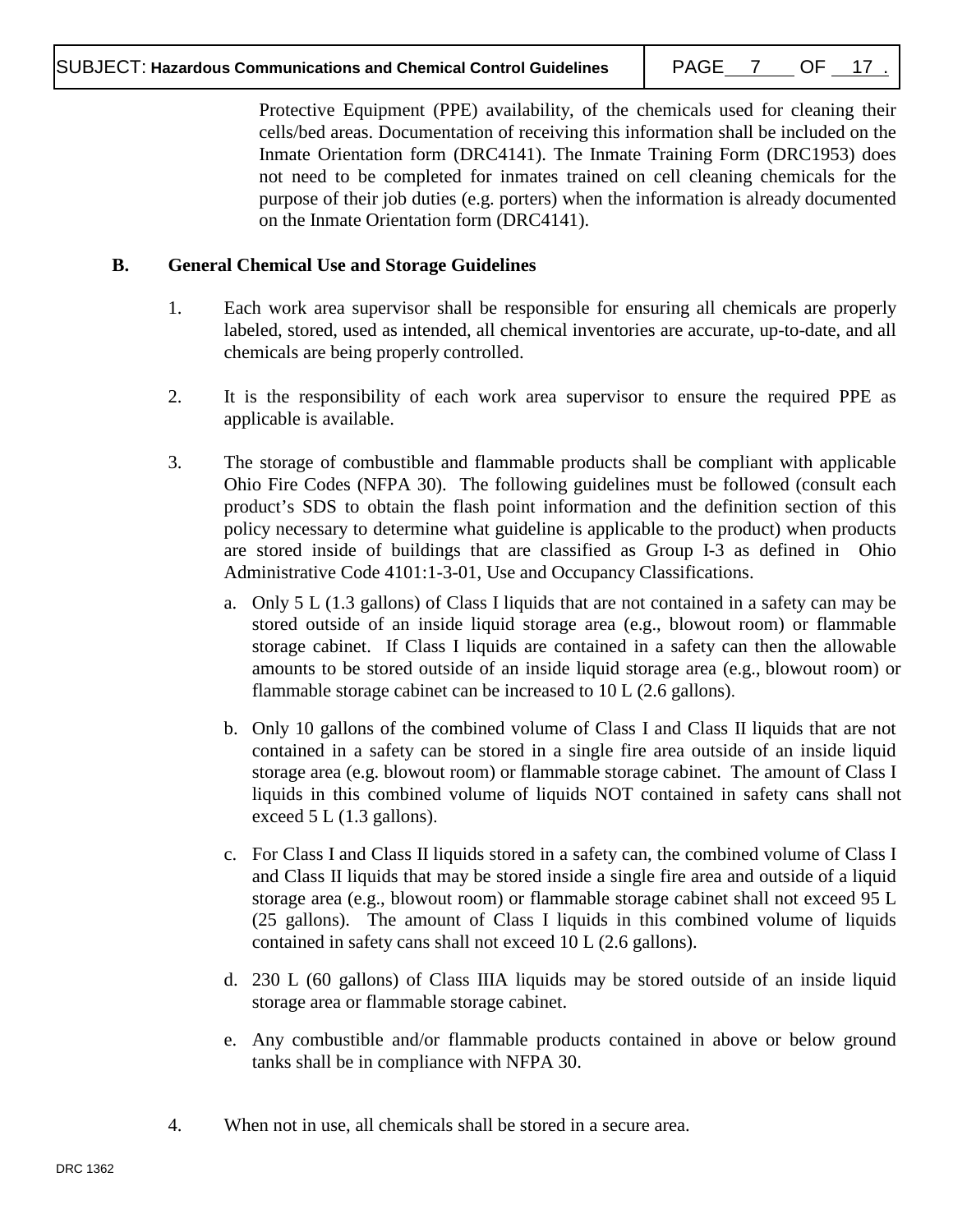- 5. Inmates may use Severe/Serious and Moderate Hazard chemicals under the appropriate supervision level as defined by this policy.
- 6. For Use Group F-1, F-2, And S-1, S-2 classifications refer to Ohio Fire Code Rule 34 Table 3404.3.4.1 for allowable quantities.
- 7. The storage of chemicals shall take into account the compatibility of the chemical with other substances as listed on the SDS. Incompatible chemicals shall be stored separately (e.g., corrosives and flammables).

# **C. Chemical Inventory Guidelines**

The following guidelines apply to both hazardous and non-hazardous chemical inventory practices.

- 1. All chemicals shall be identified as being Severe/Serious Hazard, Moderate Hazard, or Low/Non-Hazardous on the Chemical Inventory Log form (DRC1886). Unless otherwise directed in this policy, all chemicals shall be inventoried as they are used or monthly when not used on the Chemical Inventory Log (DRC1886). For chemicals that are distributed from a centralized distribution area, the Chemical Inventory Log (DRC1886) shall be maintained in the centralized area and updated each time a chemical product is distributed and returned. When a work area is closed exceeding one (1) week due to illness, vacation, etc., chemicals shall be inventoried as soon as the work area is opened. Upon re-opening of the shop, an inventory shall be completed and the reason for the closure shall be documented in the comment section.
- 2. All chemicals contained in aerosol cans or tubes shall be inventoried as full until empty.
- 3. Gas cylinders shall be maintained by cylinder count (e.g., welding gas cylinders, propane tanks) and inventoried monthly on the chemical inventory log (DRC1886). Any items in cylinders/tanks that can be removed and used outside of the area they are stored in shall be signed in/out on the chemical inventory log (DRC1886) and returned to their storage area at the end of each work day. All gas cylinders shall be chained or otherwise secured in an upright position.
- 4. Pre-measured chemical portion packs shall be inventoried by case until opened, then inventoried by pack.
- 5. Severe/Serious Hazard and Flammable Chemicals

In addition to the above requirements, Severe/Serious Hazard chemicals shall be inventoried as follows:

a. Severe/Serious Hazard chemicals shall be inventoried daily when removed from the secure chemical storage room/cabinet or used on the Chemical Inventory Log (DRC1886). The employee that removes the Severe/Serious Hazard chemical from the secure chemical room/cabinet shall be responsible for properly documenting the issue and return, along with the appropriate inventory of chemical contents by the end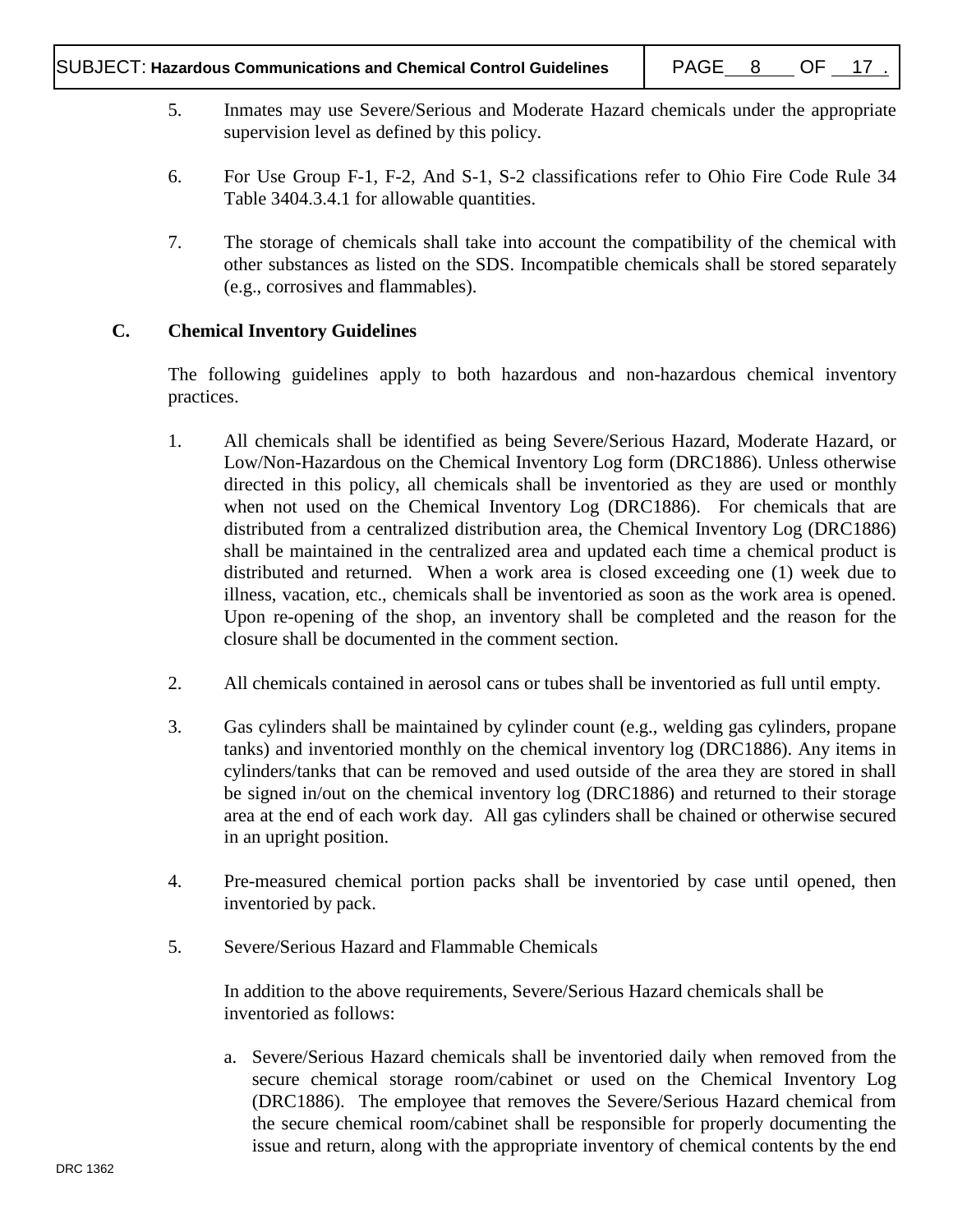of each work day on the Chemical Inventory Log (DRC1886). This process shall include the employee verifying that all Severe/Serious Hazard chemicals he/she removes from the secure chemical storage room/cabinet are returned or properly disposed of and make sure a proper inventory is documented as required.

- b. If the container is clear, the inventory shall reflect  $\frac{1}{4}$ ,  $\frac{1}{2}$ ,  $\frac{3}{4}$  or full. If a chemical container is clear and has permanent markings for content levels such as  $\frac{1}{4}$ ,  $\frac{1}{2}$ ,  $\frac{3}{4}$ , on the bottle (e.g., OPI products) the Severe/Serious Hazard chemical shall be inventoried by rounding upwards. The Severe/Serious Hazard chemical shall be considered full if the contents of a bottle are above the ¾ mark. For example, if the contents of a bottle or container are in between  $\frac{1}{2}$  and  $\frac{3}{4}$ , the chemical inventory shall reflect ¾.
- c. All Severe/Serious Hazard chemicals in powdered form shall be inventoried by descending weight to include those in clear containers. Inventories shall be documented on the Chemical Inventory Log (DRC1886).
- d. All barrels containing Severe/Serious Hazard chemicals utilized outside of a chemical dispensing system shall be inventoried by descending gallon and/or weight. Inventories shall be documented on the Chemical Inventory Log (DRC1886).
- e. All other Severe/Serious Hazard items where amounts cannot be seen (e.g., Severe/Serious Hazard paint cans, gas cans) shall be inventoried as closely as possible by estimating standard the contents of the container in  $\frac{1}{4}$ ,  $\frac{1}{2}$ ,  $\frac{3}{4}$ , and full increments. \* Example: gasoline transferred from 5 gallon safety can to power equipment shall be estimated as closely as possible (e.g. issued: ¼ of the can's contents, ending balance: ¾ of can's contents).
- 6. Moderate and Low/Non-Hazardous Chemicals

In addition to the guidelines in section VI.C.1-3 of the policy, Moderate Hazard and Low/Non-Hazardous chemicals shall be inventoried as follows:

- a. Moderate Hazard and Low/Non-Hazardous chemicals shall have a perpetual inventory (e.g. case, pack, barrel, or container count) maintained on the Chemical Inventory Log (DRC1886) at the chemical storage room/cabinet. Moderate Hazard and Low/Non-Hazardous chemicals shall be signed in and out on the Chemical Inventory Log (DRC1886) when the chemical is issued to be used out of the work area, including central chemical distribution areas.
- b. All Moderate and Low/Nonhazardous chemicals in powdered form and barrels shall be inventoried by perpetual count (case, pack, barrel, or container count), to include those in clear containers.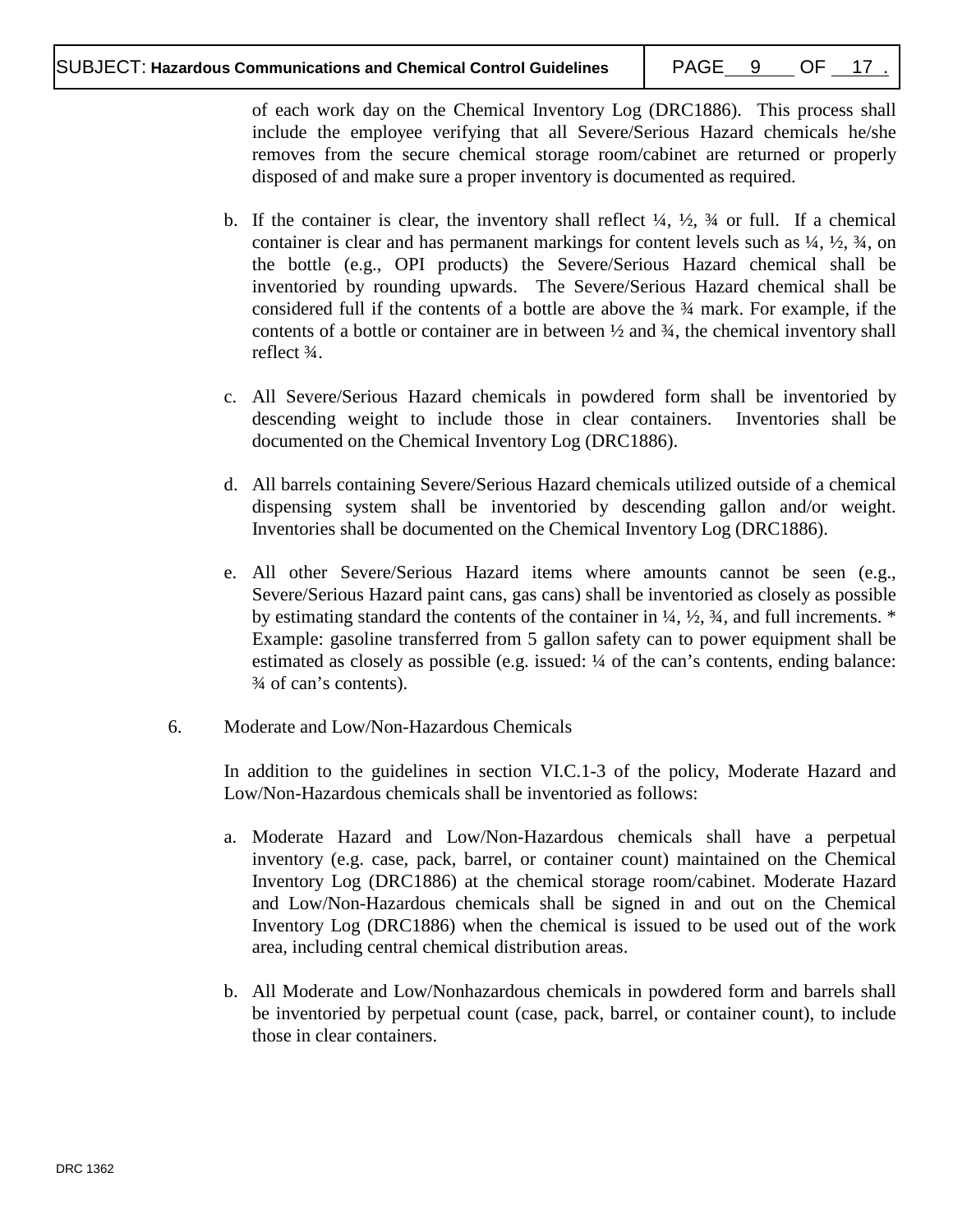# 7. Chemical Box Distribution Procedures

- a. Chemical boxes containing only Low/Non-hazardous and/or Moderate Hazardous chemicals with a supervision level of Low and/or Intermittent shall be returned to central chemical at least weekly and inventoried. All inventories shall be documented on the Chemical Inventory Log (DRC1886).
- b. Chemical boxes in inmate housing areas that contain Severe/Serious Hazard chemicals with a supervision level of Direct shall be returned to the secure central distribution point on a daily basis and inventoried. Any deviation from the daily return requirement shall be outlined in the facility's local policy and strictly adhered to.
- c. In areas outside of inmate housing units, chemical boxes containing Severe/Serious Hazard products with a supervision level of Direct may be maintained in the area without being returned to the secure central distribution point daily. In such cases, the Severe/Serious Hazard chemical(s) shall be inventoried by the responsible area supervisor at the end of each workday and returned to the central distribution point at least weekly. All inventories shall be documented on the Chemical Inventory Log (DRC1886), as directed by the Severe/Serious Hazard chemical guidelines of this policy.
- d. All chemical boxes shall have a Chemical List (DRC1895) indicating chemical contents and corresponding supervision level maintained in the box at time of delivery (e.g. 3 quarts window cleaner (Intermittent), 1-quart cleanser (Direct), or 15 packets of floor cleaner (Low).
- e. All chemical boxes returned for refill shall include the applicable chemical containers, excluding disposable plastic packets, listed on the Chemical List (DRC1895) maintained in the box. An Incident Report (DRC1000) and Incident Report Supplement (DRC1001) shall be completed when the containers listed do not match the contents list. Redistribution shall not be completed until a thorough search has been conducted.
- f. Upon reporting for duty, each shift correction officer assigned to a post with chemicals shall account for the applicable chemical containers listed on Chemical List (DRC1895) maintained in the box and note the findings in the log book where applicable. The supervisor shall be notified of any missing containers. The accountability procedure shall occur at the beginning of each work period that the area is occupied/opened (e.g., correctional officers log entries at beginning of shift).
- g. For any post/area that does not have a log book or assigned correction officer, each facility shall establish a local procedure that ensures staff account for the applicable chemical containers listed on the Chemical List (DRC1895) maintained in a chemical box and ensure documentation of accountability is available. The accountability procedure shall occur at the beginning of each work period that the area is occupied/opened (e.g., correction officers log entries at beginning of shift).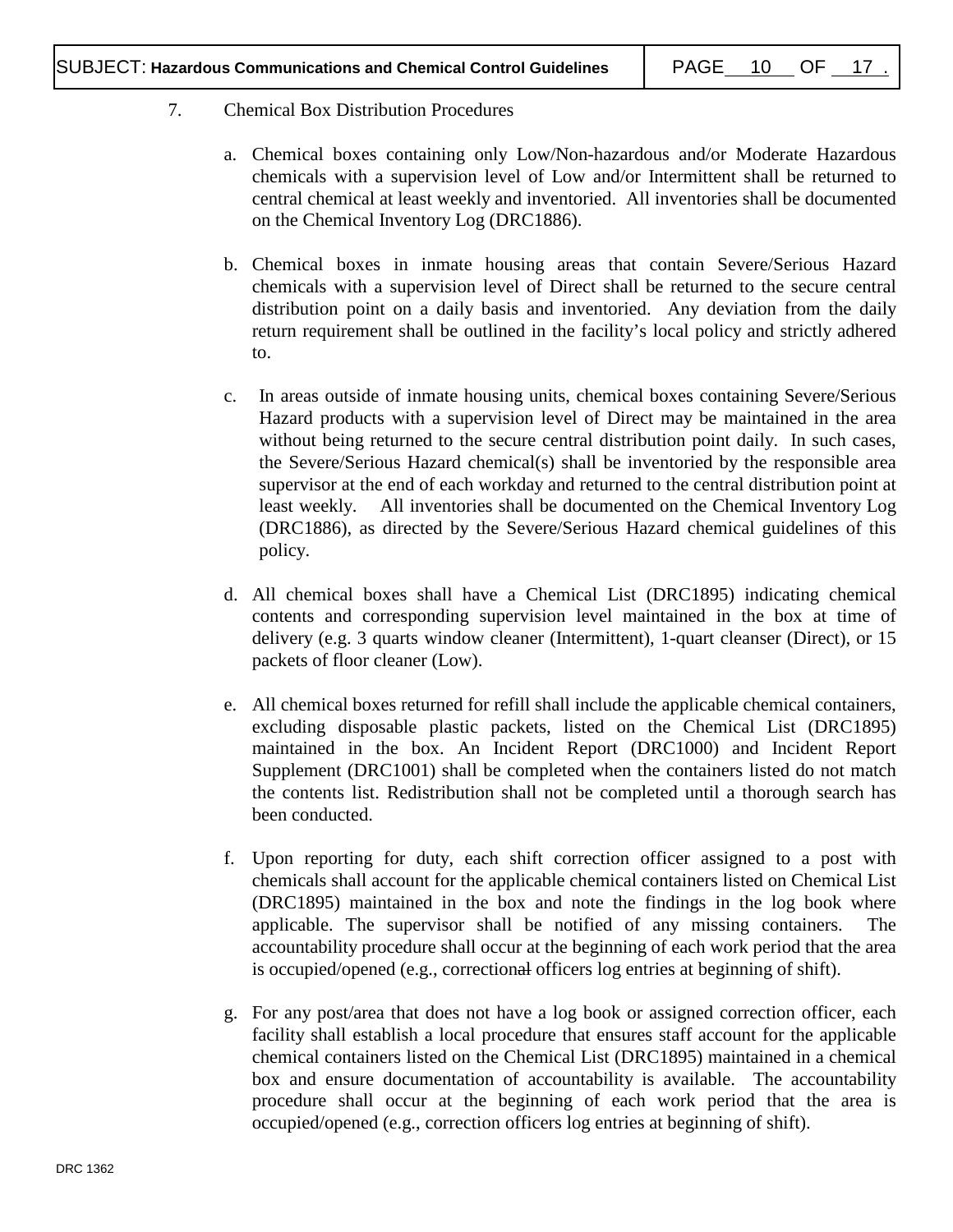- h. All chemical boxes shall remain locked when not in use.
- 8. Chemical Dispensing System Procedures
	- a. Where dilution of chemicals is required and/or chemical dispenser systems are used, the bulk quantity shall be distributed from the central distribution area in quantities that shall immediately be placed into locked containers. Redistribution shall not occur until the empty container is returned and exchanged for full containers.
	- b. The bulk items shall be inventoried by perpetual count from the central distribution area to the dispenser utilizing the Chemical Inventory Log (DRC1886).
	- c. Any chemical that remains Severe/Serious Hazard in its diluted form shall not be utilized by any institution without properly inventorying, storing and controlling diluted contents in accordance with the Severe/Serious Hazard chemicals section of this policy.
	- d. All chemical dispensing units and areas shall be locked when not in use.
	- e. Each work area supervisor shall be responsible for ensuring chemicals are being used as intended and properly diluted per the manufacturer's recommendations and/or directions. Proper dilution methods include, but are not limited to:
		- i. Use of dilution systems designed for the product;
		- ii. Correct dilution system components;
		- iii. Proper dilution ratio;
		- iv. Water supply pressure;
		- v. Availability and utilization of PPE;
		- vi. Secondary container labeling; and
		- vii. Chemical inventory.
	- f. The safety and health coordinator shall check the concentration of diluted disinfectants and/or sanitizing chemicals by using the appropriate test strips or titration kits at least monthly during the Fire/Safety/Sanitation Monthly Inspection.

# **D. Specialized Inventory and Control Procedures for Specific Areas and/or Types of Chemicals**

- 1. These guidelines apply only to inventory and control procedures. Labeling and SDS requirements are the same for all chemicals.
	- a. Agricultural medications do not need to be inventoried according to this policy.
	- b. Institutional warehouses shall keep chemical inventory in a real time format by utilizing the ODRC Inventory Manager Computer program for bulk warehouse inventory only. All chemicals utilized for operations within the warehouse shall be managed according to other requirements of this policy.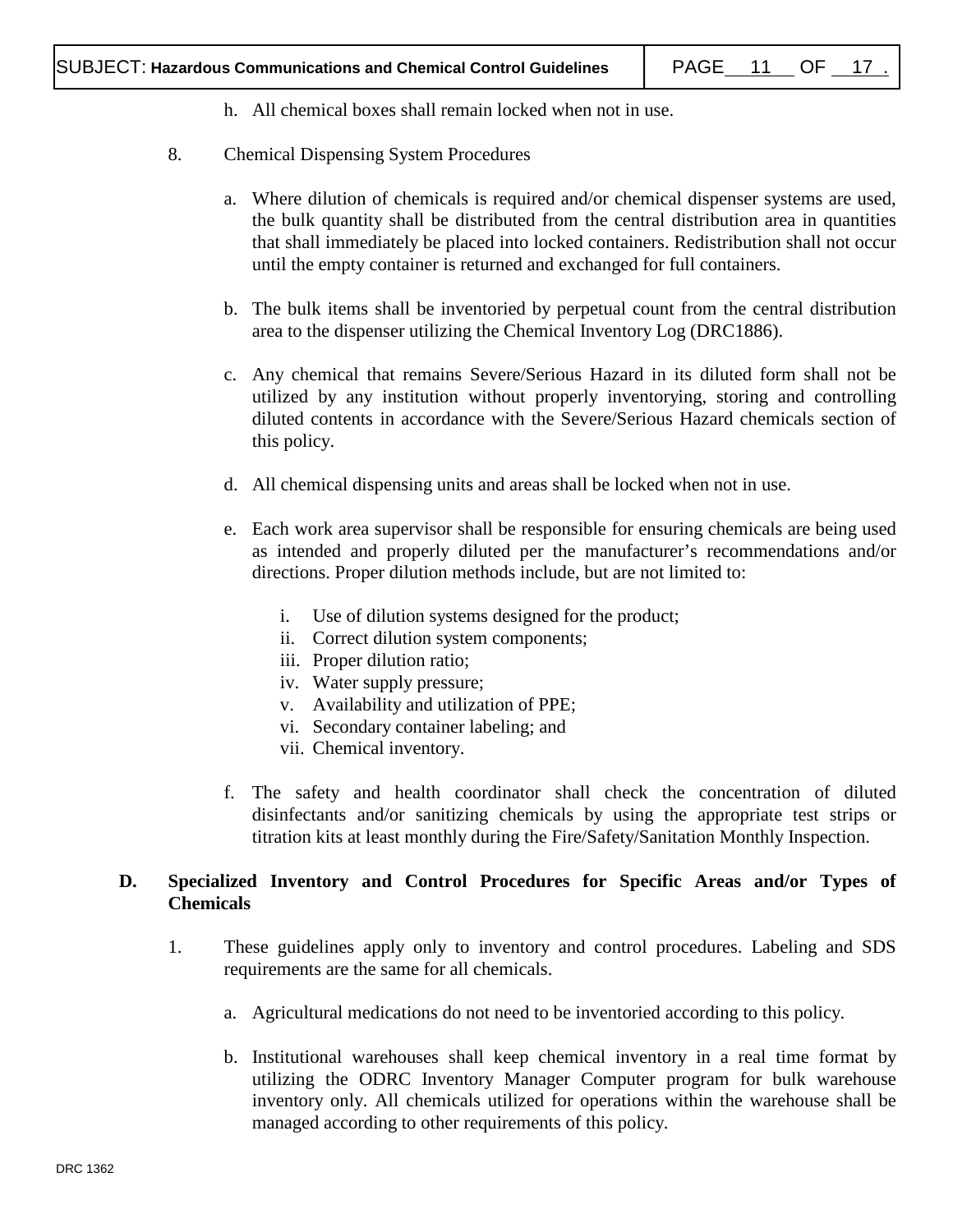- c. Low/Non-Hazardous chemicals utilized in compliance with DRC policy 77-REC-05, Arts and Crafts Activities, that show the mark ACMI AP or CL on the manufacturer's label do not need to be inventoried according to this policy.
- d. Low/Non-Hazardous hand soap, instant hand sanitizer (non-flammable type only), sidewalk salt, non-chlorinated laundry detergent, non-chlorinated dish detergent, and personal hygiene products need not be inventoried according to this policy. Also, the approval by the Safety and Health Coordinator and the completion of the DRC Chemical Approval form (DRC1885e) is not required for these products. Any employee or area that purchases or possesses any of these products must be able to provide proof (e.g., SDS) that such products are non-hazardous as defined by this policy.
- e. Institution commissary products shall all be Low/Non-Hazardous unless approved by the safety and health coordinator and**/or** medical health authority (necessary medical products). Severe/Serious Hazardous chemical products in commissary areas shall be handled, stored and inventoried as required by section VI.C.5.a-e of this policy.
- 2. Medical Areas

Chemical substances (Severe/Serious Hazardous, Moderate Hazard and Low/Non-Hazardous) utilized for the sole purposes of providing medical services to staff and inmates (e.g., alcohol pads, dental substances) shall be controlled and inventoried using the following guidelines:

- a. All items shall be controlled by employees at all times and not utilized or possessed by inmates at any time unless medically prescribed.
- b. All bulk quantities of medical chemicals shall be kept in a secured storage room. Only the quantities necessary to complete the medical tasks at hand shall be authorized to be issued from the bulk storage room and maintained throughout other medical areas (e.g., exam rooms, nurse's station). The storage of flammable and/or combustible products must follow guidelines VI.B.3 of this policy.
- c. All medical area chemicals in storage shall have a perpetual inventory (e.g. case, pack or container count) maintained on the Chemical Inventory Log (DRC1886) at the chemical storage room. The Chemical Inventory Log (DRC1886) shall indicate the quantity and location of where issued items are being stored and used. All chemicals shall be inventoried as used, distributed, or monthly when not used or distributed and this inventory shall be documented on the Chemical Inventory Log (DRC1886). For example, if there are ten (10) boxes of alcohol pads in secure storage and one (1) box is distributed to Exam Room A, the inventory would reflect a perpetual count of nine (9) boxes in storage and one (1) box being distributed to Exam Room A.
- d. Moderate and Low/Non-Hazardous chemical products used for medical purposes and that are stored in the pharmacy and are being controlled under pharmacy guidelines shall be exempt from this policy. The pharmacy shall maintain an updated chemical list and SDS for all chemical products stored in the pharmacy. All other medical area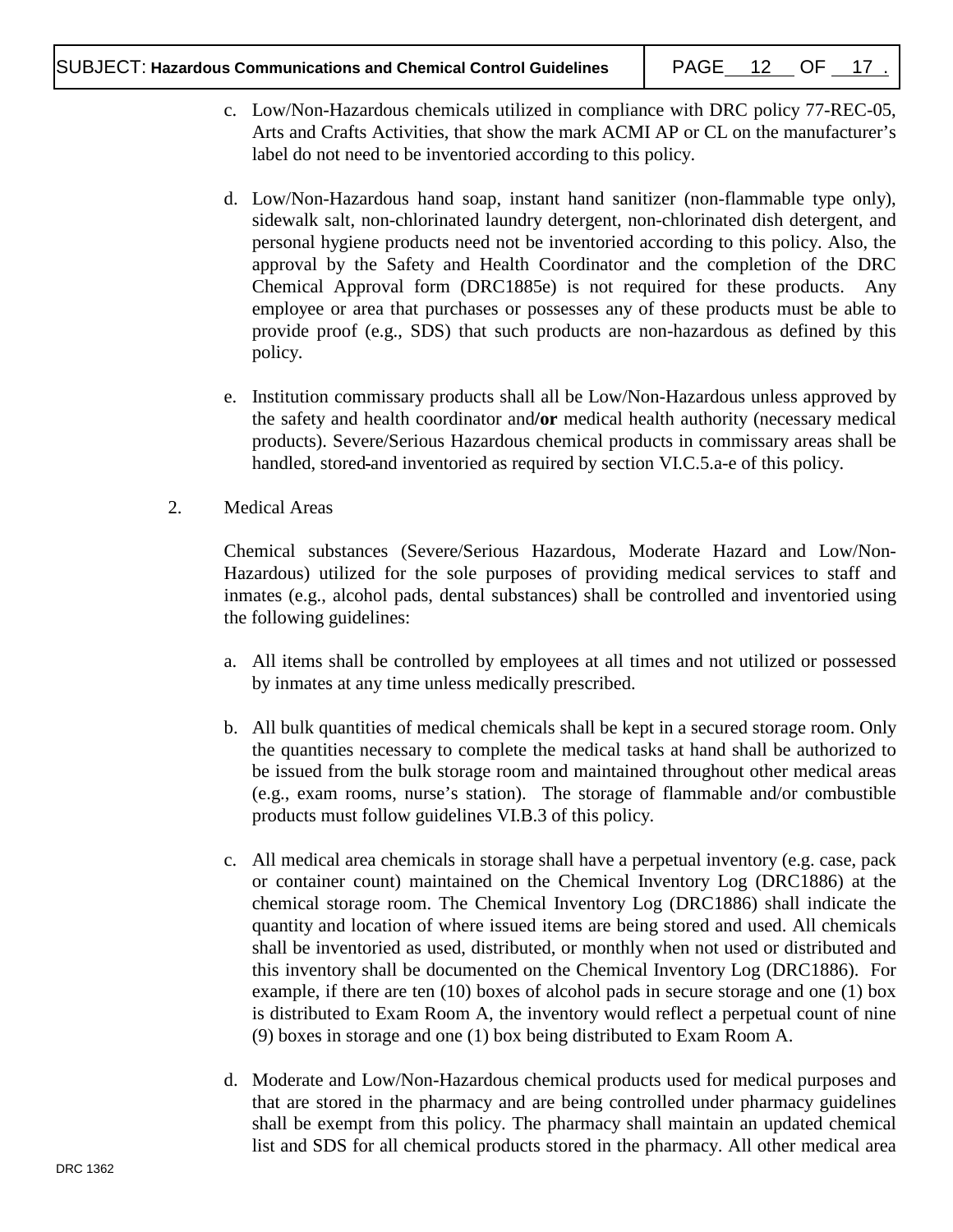chemicals in storage shall have a perpetual inventory (e.g., case, pack, or container count) maintained on the Chemical Inventory Log (DRC1886) at the chemical storage room. The Chemical Inventory Log (DRC1886) shall indicate the quantity and location of where issued items are being stored and used. All chemicals shall be inventoried as used, distributed, or monthly when not used or distributed and this inventory shall be documented on the Chemical Inventory Log (DRC1886). For example, if there are ten (10) boxes of alcohol pads in secure storage and one (1) box is distributed to Exam Room A, the inventory would reflect a perpetual count of nine (9) boxes in storage and one (1) box being distributed to Exam Room A.

- e. All medical areas issued chemicals from the secure chemical storage area shall also maintain an accurate list of all chemicals in that area on the Chemical List Form (DRC1895). This list shall have a perpetual inventory (e.g., case, pack or container count) maintained on the medical chemical products being used in that specific area. Again, the example would be a Chemical List form in Exam Room A with one (1) box of alcohol pads that was distributed from the bulk storage area in medical. It is not necessary to maintain a count of individual alcohol pads from open boxes as the open box is counted full until empty and is properly inventoried on the Chemical Inventory Log (DRC1886).
- f. Exam rooms containing chemical products shall be secured when not in use.
- g. Oxygen tank cylinders shall be stored in a secure storage area and inventoried monthly by perpetual cylinder count on the Chemical Inventory Log (DRC1886). Any cylinders/tanks that can be removed and used outside of the area in which they are stored (e.g., tanks that remain with inmates that are on constant oxygen) shall be signed in/out on the Chemical Inventory Log (DRC1886). All cylinders shall be chained or otherwise secured in an upright position.
- 3. Institution Armories and Lockshops

Hazardous and non-hazardous chemicals utilized within secured Armories and Lockshops (e.g., gun cleaning oil, lock mechanism lubricants) shall be controlled and inventoried using the following guidelines:

- a. All armory/lockshop chemicals shall be controlled by employees at all times and not utilized or possessed by inmates at any time. The storage of flammable and/or combustible products must follow guidelines VI.B.3 of this policy.
- b. All chemicals shall have a perpetual inventory (e.g., case, pack or container count) maintained on the Chemical Inventory Log (DRC1886) inside these areas. Any items removed from these areas shall be documented on the Chemical Inventory Log (DRC1886) and the quantity and location of where issued items are used shall be indicated. For example, if there are three (3) cans of WD-40 in secure Lockshop storage and the locksmith takes one (1) can to Unit D to work on a locking mechanism. The Chemical Inventory Log in the Lockshop would reflect a count of two (2) cans in storage and one (1) being issued to Unit D on the Chemical Inventory Log (DRC1886). All chemicals shall be inventoried as used, distributed, or monthly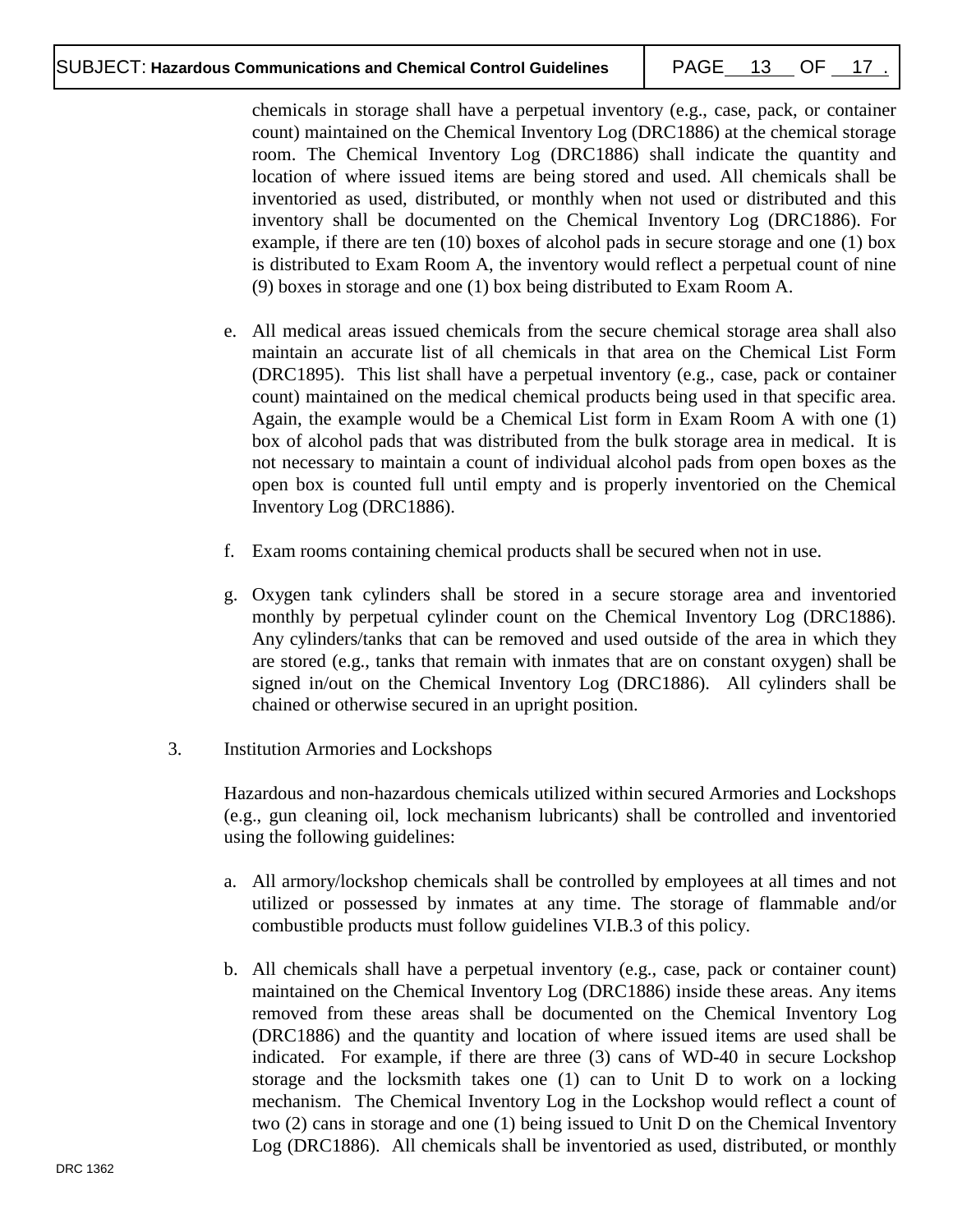when not used or distributed and this inventory shall be documented on the Chemical Inventory Log (DRC1886).

- c. All chemicals removed from these areas shall be returned to the secure areas by the end of each work day and a documented inventory shall be completed on the Chemical Inventory Log (DRC1886).
- d. Armory munitions shall be controlled and inventoried as required by DRC policy 310- SEC-28, Armory Control, Storage, and Use.
- 4. Institution Employee Carwash Programs

The following guidelines shall be followed by all facilities that permit an employee carwash program:

- a. Only Low/Non-Hazardous and Moderate hazardous cleaning products shall be authorized for use with carwash and detailing programs.
- b. With the permission of the managing officer, employees may bring in their own chemical products for use in having their car washed and/or detailed. Where permitted, the area supervisor responsible for the carwash program shall establish a list of Low/Non-Hazardous or Moderate hazardous chemical cleaning products that employees are permitted to bring on the outside grounds of the facility for the sole purpose of having their car washed and/or detailed. The area supervisor shall also maintain the SDS forms for each authorized chemical product. The area supervisor shall maintain an accurate list of these chemicals on the Chemical List Form (DRC1895). The Chemical List Form (DRC1895) shall be posted in the area where the cars are washed.
- c. The area supervisor responsible for the carwash program shall maintain copies of the SDS forms for the approved carwash program cleaning chemicals in the area that the chemical products are used.
- 5. The following guidelines shall be followed by all facilities that permit an auto repair vocational program for employee use:
	- a. Where auto repair vocational programs exist, employees are permitted to bring chemical products on the grounds of the facility for the sole purpose of having their car repaired and/or maintained. The employee shall obtain a copy of the SDS forms for each chemical product necessary for repairing their car and list each chemical on an approved gate pass. The area supervisor shall maintain the SDS and approved gate pass listing the chemicals while the car is in the area for repair. The SDS and approved gate pass shall be available in the area where the cars are repaired.
	- b. All chemical products shall be secured when not in use. Upon repairs being completed, any unused chemicals shall be returned to the employee for removal and/or disposal away from institutional property.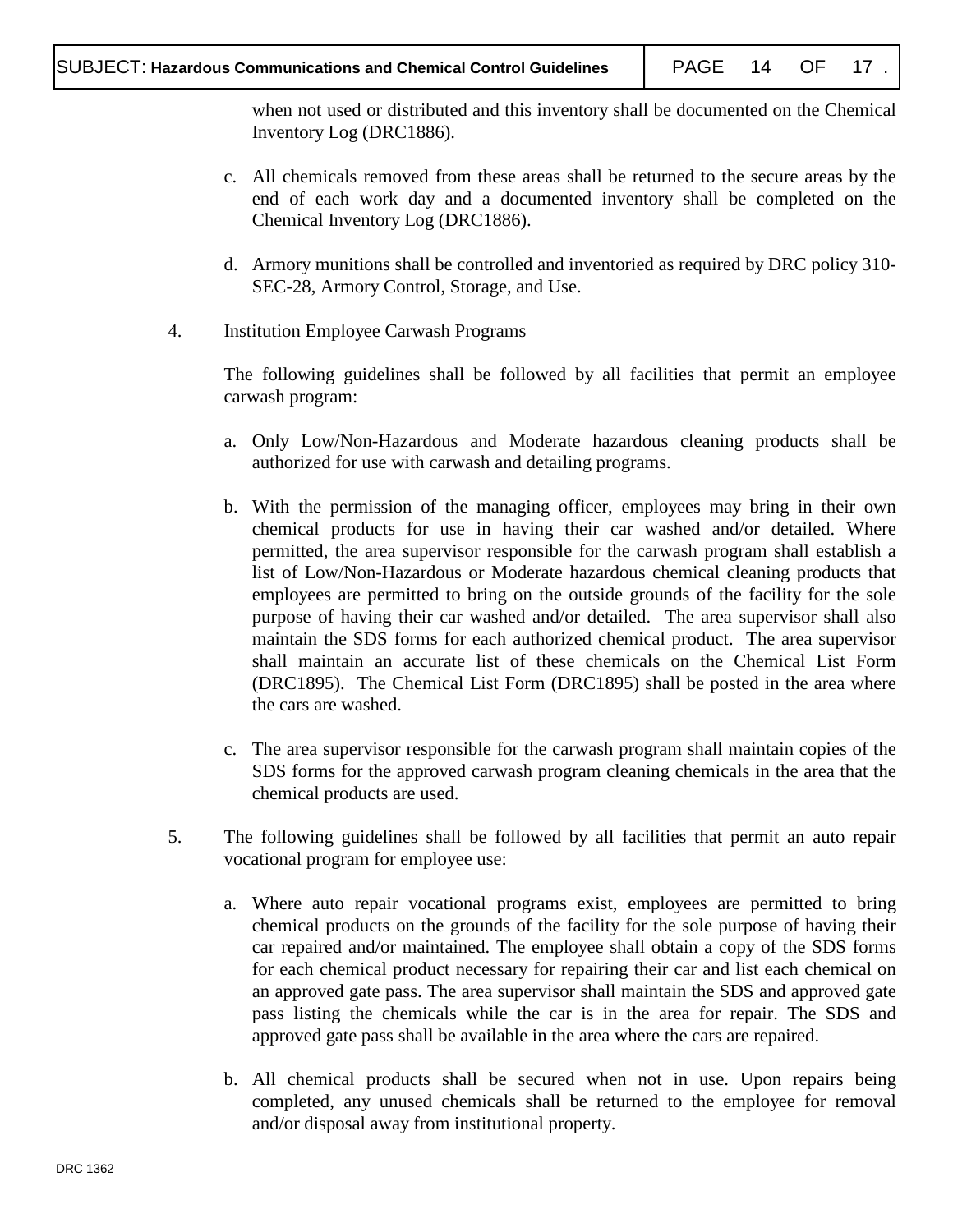6. The following guidelines shall be followed by all facilities that permit an employee shoe shine shop for employee use:

Where employee shoe shine shops are permitted, inmates may utilize hazardous shoe shine paste for polishing employee's shoes without direct staff supervision. Facilities shall ensure the quantity of each paste color is minimal and inventory shall be conducted daily by staff and at the end of each day. Quantity limitations and accountability requirements shall be specifically outlined in the facility's written local hazardous communication program.

7. Ohio Penal Industries – McKinley Building

The following guidelines shall be followed by OPI staff that utilize and/or supervise the usage of chemical products at the McKinley building:

- a. All requirements directed in sections VI.A.1-4 of this policy shall be completed and followed (written hazard evaluation program, chemical labeling, SDS availability, and inmate/staff training).
- b. All chemical products shall be stored in a secure area when not in use. Flammable products shall be stored in accordance with section VI.B.3 of this policy.
- c. A secure area shall be designated for the storage of chemical products that are used for the auto garage area and for the storage of cleaning chemical products. The secure area shall contain the Chemical Inventory Logs (DRC1886) for all products contained within the secure storage area. Chemical products used in the auto garage and the general cleaning chemicals shall be inventoried separately.
- d. All chemicals (hazardous and non-hazardous) shall be perpetually inventoried (case, pack, or container count) as used, distributed, or monthly when not used or distributed and this inventory shall be documented on the Chemical Inventory Log (DRC1886). The Chemical Inventory Logs (DRC1886) shall indicate the quantity and location of where issued items are being used (e.g., garage).
- e. Any carts containing chemicals must have an accurate list of all chemicals on the Chemical List Form (DRC1895). The Chemical List Form (DRC1895) shall be attached or maintained on the actual cart. Chemical carts containing hazardous products utilized in the vehicle service garage shall be returned to the secure central distribution point at the end of each work day. In such cases, the hazardous chemical(s) shall be accounted for by the responsible area supervisor at the end of each workday and inventoried at least weekly. All inventories shall be documented on the Chemical Inventory Log (DRC1886).
- 8. Ohio Penal Industries All Sites

The following guidelines shall be followed by OPI staff that utilize and/or supervise the usage of chemical products: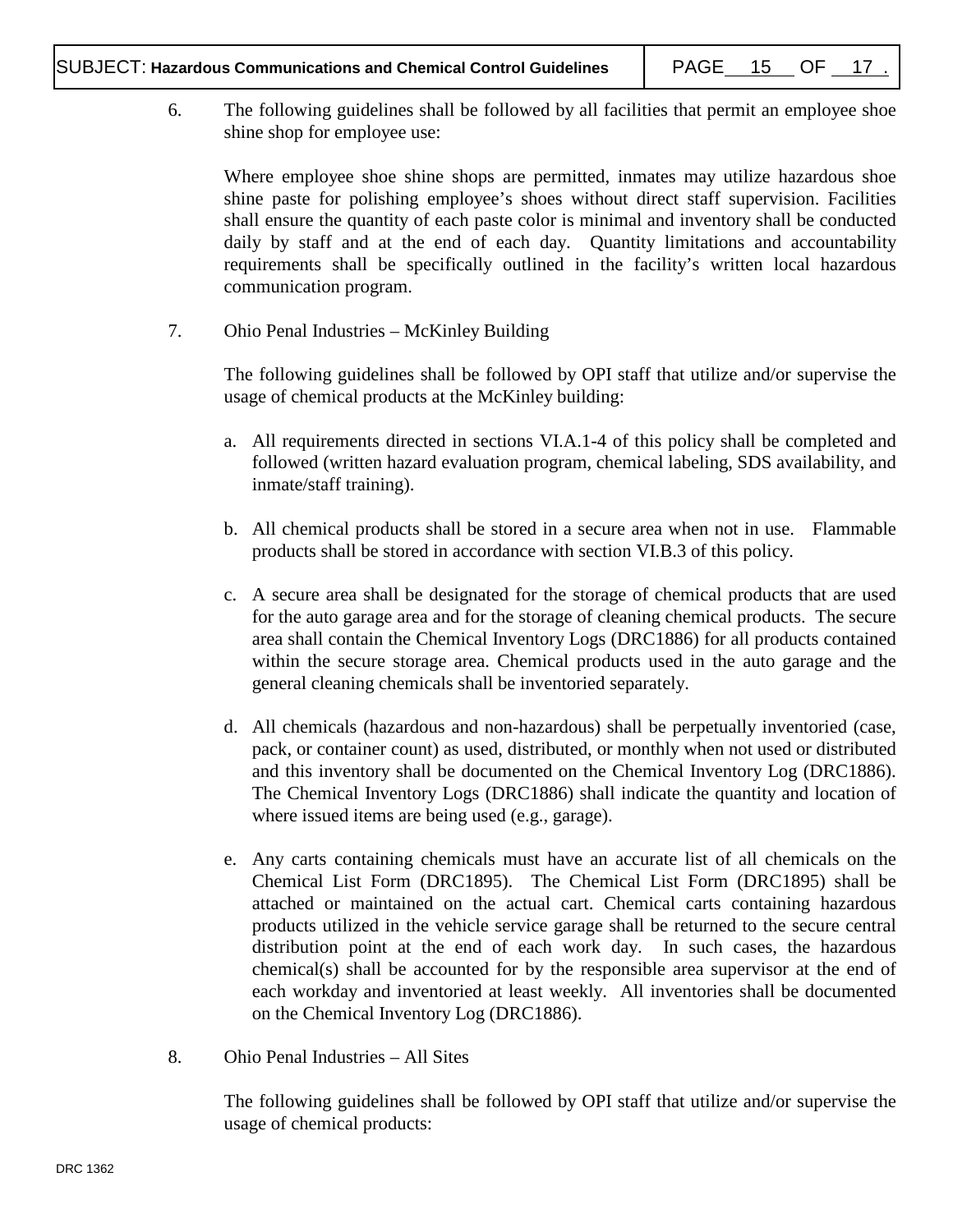- a. All requirements directed in sections VI.A.1-4 of this policy shall be completed and followed (written hazard evaluation program, chemical labeling, and SDS availability).
- b. All chemical products shall be stored in a secure area when not in use. Flammable products shall be stored in accordance with section VI.B.3 of this policy.
- c. Staff, contractors, and inmate workers are trained in the proper use, storage, handling and disposal of hazardous chemicals. This training shall be documented for inmates on the Inmate Training Form (DRC1953) and for employees as required by DRC policy 39-TRN-09, Training Record Keeping. Documentation for contractors shall be in accordance with DRC policy 39-TRN-09, Contractor Orientation.
- d. Each industry conforms to applicable laws and safety standards in the storage, handling and disposal of chemicals, waste materials, and other potential atmospheric, soil or water pollutants.
- e. Any carts containing chemicals must have an accurate list of all chemicals on the Chemical List Form (DRC1895). The Chemical List Form (DRC1895) shall be attached or maintained on the actual cart. Chemical carts containing hazardous products utilized in the industry operation shall be returned to the secure central distribution point at the end of each work day. In such cases, the hazardous chemical(s) shall be accounted for by the responsible area supervisor at the end of each workday and inventoried at least weekly. All inventories shall be documented on the Chemical Inventory Log (DRC1886).
- 9. Operation Support Center (OSC) Building

The following guidelines shall be followed by staff that utilize and/or supervise the usage of chemical products at OSC:

- a. All requirements directed in sections VI.A.1-4 of this policy shall be completed and followed (written hazard evaluation program, chemical labeling, SDS availability, and inmate/staff training).
- b. Low/Non-Hazardous hand soap, instant hand sanitizer (non-flammable type only), sidewalk salt, non-chlorinated dish detergent and personal hygiene products need not be inventoried according to this policy. Also, the approval by the Safety and Health Coordinator and the completion of the DRC Chemical Approval form (DRC1885e) is not required for these products. Any employee or area that purchases or possesses any of these products must be able to provide proof (e.g., SDS) such products are nonhazardous as defined by this policy.
- c. All chemical products shall be stored in a designated secure area (s) when not in use. Flammable products shall be stored in accordance with section VI.B.3 of this policy.
- d. The designated secure area shall contain the Chemical Inventory Logs (DRC1886) for all products stored within the respective secure storage area.